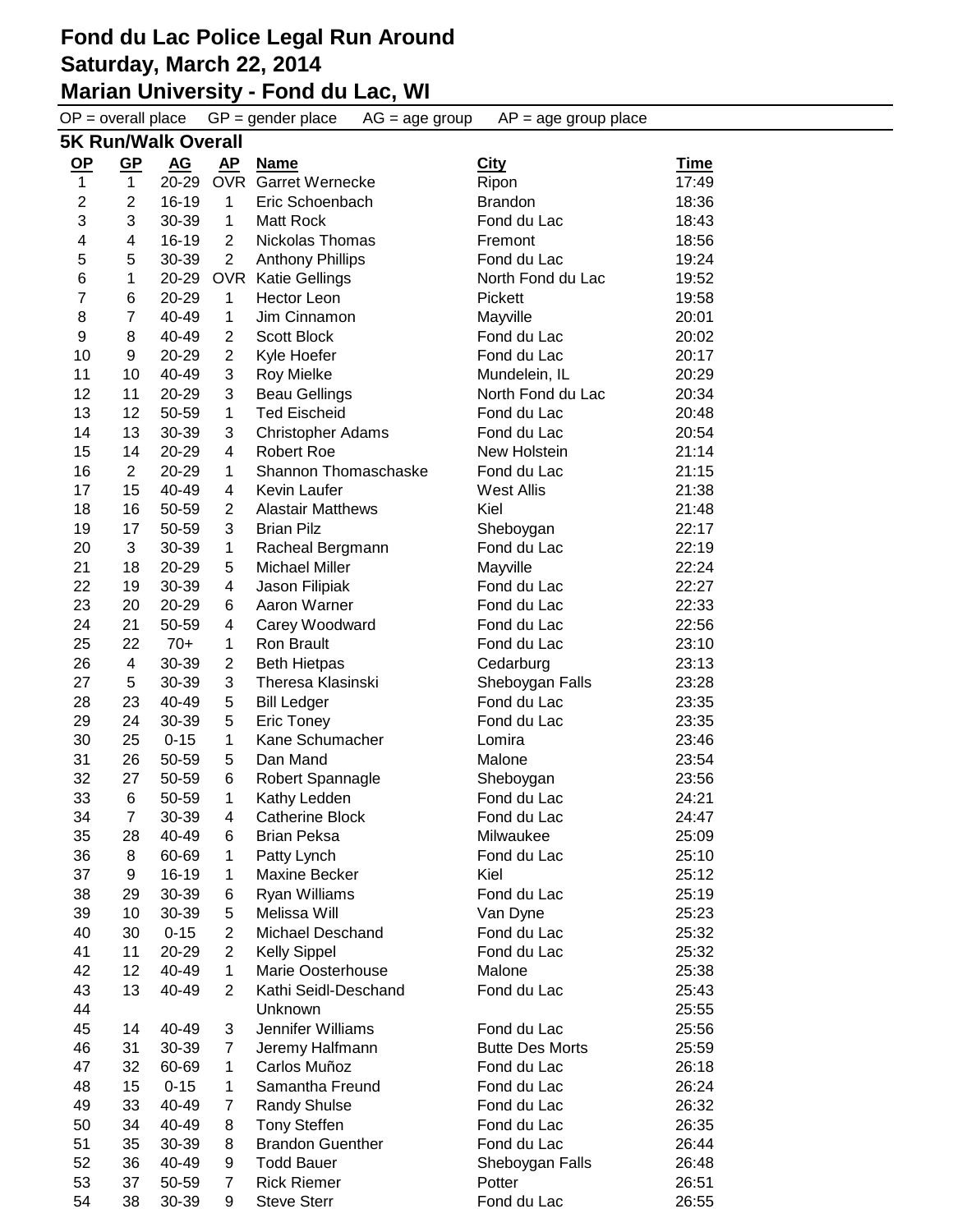| 55  | 16 | 20-29    | 3              | Dawn Staudt              | Fond du Lac          | 26:59 |
|-----|----|----------|----------------|--------------------------|----------------------|-------|
| 56  | 39 | 20-29    | 7              | Elias Leija              | Ripon                | 27:08 |
| 57  | 17 | 16-19    | $\overline{2}$ | Olivia Riemer            | Potter               | 27:36 |
| 58  | 18 | 50-59    | $\overline{2}$ | Melinda Mueller          | Fond du Lac          | 27:37 |
| 59  | 19 | 40-49    | 4              | Jessica Punzel           | Hortonville          | 27:55 |
| 60  | 20 | 30-39    | 6              | <b>Stacey Hardesty</b>   | Mayville             | 28:12 |
| 61  | 40 | $0 - 15$ | 3              | Marco Puente             | Pickett              | 28:13 |
| 62  | 21 | 50-59    | 3              | Sharon Vanderbush        |                      | 28:21 |
|     |    | 40-49    |                | Patricia Walker          | Waupun               |       |
| 63  | 22 |          | 5              |                          | Fond du Lac          | 28:21 |
| 64  | 41 | 40-49    | 10             | Gregg Frank              | Neenah               | 28:23 |
| 65  | 23 | 30-39    | $\overline{7}$ | Stephanie Henning        | <b>Brandon</b>       | 28:27 |
| 66  | 24 | 20-29    | 4              | <b>Emily Anton</b>       | Fond du Lac          | 28:27 |
| 67  | 25 | 20-29    | 5              | Ericka Baker             | Fond du Lac          | 28:35 |
| 68  | 26 | 20-29    | 6              | Sarah Filipiak           | Fond du Lac          | 28:44 |
| 69  | 27 | 20-29    | $\overline{7}$ | Shannon Allen            | Appleton             | 28:52 |
| 70  | 28 | 30-39    | 8              | Jennifer Schraufnagel    | Lomira               | 29:00 |
| 71  | 29 | 40-49    | 6              | <b>Natalie Hall</b>      | Fond du Lac          | 29:16 |
| 72  | 42 | $0 - 15$ | 4              | Cadon Hardesty           | Mayville             | 29:25 |
| 73  | 43 | 40-49    | 11             | Mike Punzel              | Hortonville          | 29:28 |
| 74  | 44 | 30-39    | 10             | <b>Tim Calmes</b>        | Oshkosh              | 29:32 |
| 75  | 30 | 50-59    | 4              | Jan Bennik               | <b>Howards Grove</b> | 29:39 |
| 76  | 31 | 40-49    | 7              | Michelle Bauer           | Sheboygan Falls      | 29:40 |
| 77  | 32 | 20-29    | 8              | Paulina Pohlman          | Fond du Lac          | 29:42 |
| 78  | 33 | 50-59    | 5              | <b>Christie Christie</b> | Hartford             | 29:43 |
| 79  | 45 | 50-59    | 8              | Jeff Konkol              | Amherst              | 29:48 |
| 80  | 34 | 20-29    | 9              | Samantha Van Buren       | Waupun               | 29:51 |
| 81  | 35 | 30-39    | 9              | <b>Beth Hewitt</b>       | Waupun               | 29:53 |
| 82  | 36 | 20-29    | 10             | Anna Morgen              | Fond du Lac          | 29:56 |
| 83  | 37 | 20-29    | 11             |                          | Fond du Lac          | 30:11 |
|     |    |          |                | Ally Eigenbrodt          |                      |       |
| 84  | 46 | 50-59    | 9              | <b>Tim Mutterer</b>      | Kaukauna             | 30:11 |
| 85  | 47 | 60-69    | 2              | Tom Swingen              | Fond du Lac          | 30:12 |
| 86  | 38 | $0 - 15$ | $\overline{c}$ | <b>Halley Georg</b>      | Fond du Lac          | 30:15 |
| 87  | 39 | 40-49    | 9              | Cynthia Schmoller        | New Holstein         | 30:21 |
| 88  | 40 | 20-29    | 12             | Katie Helgens            | Neenah               | 30:35 |
| 89  | 41 | 40-49    | 10             | Vicki McMullen           | Plymouth             | 31:11 |
| 90  | 42 | 30-39    | 10             | <b>Pauline Shulse</b>    | Fond du Lac          | 31:12 |
| 91  | 43 | 40-49    | 11             | Carmen Klein             | Fond du Lac          | 31:19 |
| 92  | 44 | 30-39    | 11             | <b>Amber Gustarus</b>    | St. Cloud            | 31:30 |
| 93  | 45 | 30-39    | 12             | <b>Allison Conrad</b>    | Fond du Lac          | 31:40 |
| 94  | 46 | 30-39    | 13             | Angie Schaefer           | Fond du Lac          | 31:41 |
| 95  | 48 | 30-39    | 11             | Chris Jensen             | West Bend            | 32:19 |
| 96  | 47 | 20-29    | 13             | Maggie Jensen            | West Bend            | 32:19 |
| 97  | 48 | 40-49    | 12             | Kim Vialietti            | Glenbeulah           | 32:23 |
| 98  | 49 | 20-29    | 14             | Jina Porto               | Menasha              | 32:29 |
| 99  | 50 | 20-29    | 15             | Kori Cumley              | West Bend            | 32:33 |
| 100 | 49 | $70+$    | $\overline{2}$ | James Fahrbach           | Mt. Calvary          | 32:49 |
| 101 | 51 | 20-29    | 16             | Chelsea Fischer          | Sheboygan            | 33:15 |
| 102 | 50 | 50-59    | 10             | Joel Fischer             | Sheboygan            | 33:16 |
| 103 | 52 | 30-39    | 14             | <b>Heather Trosper</b>   | Fond du Lac          | 33:24 |
| 104 | 53 | 20-29    | 17             | Katie Duel               | Fond du Lac          | 33:24 |
| 105 | 54 | 20-29    | 18             | Julie Menden             | Richfield            | 33:51 |
| 106 | 55 | 30-39    | 15             |                          | West Bend            | 33:52 |
|     | 56 |          |                | Angela Benike            | Fond du Lac          |       |
| 107 |    | $0 - 15$ | 3              | Brooke Jurgensmier       |                      | 34:12 |
| 108 | 57 | 30-39    | 16             | Gaby Granado             | Fond du Lac          | 34:13 |
| 109 | 58 | 40-49    | 13             | Any Frank                | Neenah               | 34:21 |
| 110 | 59 | 30-39    | 17             | Jenny Erickson           | Fond du Lac          | 34:23 |
| 111 | 51 | 40-49    | 12             | Paul Oosterhouse         | Malone               | 34:27 |
| 112 | 60 | 30-39    | 18             | Gena Miller              | Fond du Lac          | 35:15 |
| 113 | 61 | 30-39    | 19             | Amy Medina               | Fond du Lac          | 35:19 |
| 114 | 52 | 20-29    | 8              | Rogelio Encizo, Jr.      | Delavan              | 35:57 |
| 115 | 62 | 50-59    | W              | Pam Hensen               | Wautoma              | 38:02 |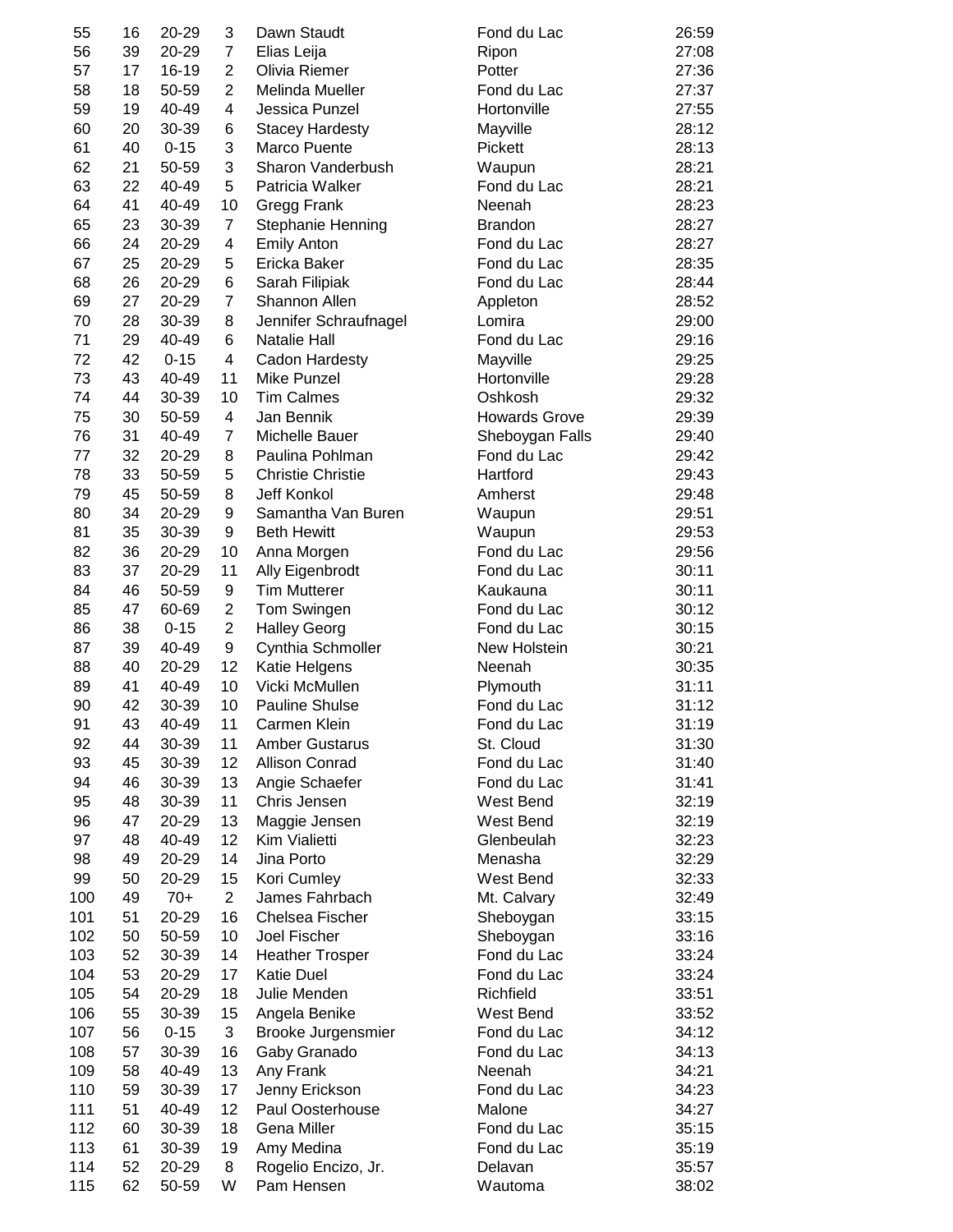| 116 | 53  | $70+$ | 3              | Tom Seamonson          | Reedsburg         | 38:31 |
|-----|-----|-------|----------------|------------------------|-------------------|-------|
| 117 | 63  | 60-69 | $\overline{2}$ | Ann Seamonson          | Reedsburg         | 38:59 |
| 118 | 54  | 60-69 | W              | Paul Holzmann          | Fond du Lac       | 39:59 |
| 119 | 64  | 40-49 | 14             | Kimberly Cinnamon      | Mayville          | 40:07 |
| 120 | 65  | 20-29 | W              | E. Eickhoff            | St. Cloud         | 40:45 |
|     |     |       |                |                        |                   |       |
| 121 | 55  | 20-29 | W              | <b>Greg Guelig</b>     |                   | 40:47 |
| 122 | 56  |       | W              | <b>Chris Eickhoff</b>  |                   | 40:53 |
| 123 | 66  | 30-39 | 20             | Sarah Buslaff          | Campbellsport     | 41:18 |
| 124 | 57  | $70+$ | 4              | <b>Robert Kirst</b>    | Kewaskum          | 41:27 |
| 125 | 67  | 30-39 | 21             | Stephanie Lenz         | Fond du Lac       | 41:39 |
| 126 | 68  | 30-39 | 22             | Angie Schmitt          | Fond du Lac       | 41:45 |
| 127 | 69  | 30-39 | 23             | Julie Walsh            | West Bend         | 41:46 |
|     |     |       |                |                        |                   |       |
| 128 | 70  | 30-39 | W              | <b>Chantel Rechek</b>  | Fond du Lac       | 43:07 |
| 129 | 58  |       | W              | Mark Huhn              | Fond du Lac       | 43:07 |
| 130 | 59  | $70+$ | W              | John Brophy            | <b>Brookfield</b> | 44:06 |
| 131 | 60  | $70+$ | 5              | John Hessil            | Milwaukee         | 44:36 |
| 132 | 71  | 30-39 | W              | Beth Shirley Bergman   | Fond du Lac       | 44:38 |
| 133 | 72  | 20-29 | W              | Maggie Dickmann        | Kewaskum          | 44:56 |
| 134 | 73  | 30-39 | 24             | Anissa Keller          | Fond du Lac       | 44:57 |
| 135 | 74  | 16-19 | W              | Meghan Lamb            |                   | 45:55 |
|     |     |       |                |                        |                   |       |
| 136 | 75  | 16-19 | W              | <b>Taylor Lamb</b>     | North Fond du Lac | 45:56 |
| 137 | 61  | 30-39 | W              | Tony Hahn              | Fond du Lac       | 46:49 |
| 138 | 76  | 30-39 | W              | <b>Melissa Souders</b> | Fond du Lac       | 46:56 |
| 139 | 77  | 30-39 | W              | Bonnie Johnson         | Fond du Lac       | 46:57 |
| 140 | 78  | 40-49 | W              | Jenny Supple           | Fond du Lac       | 46:58 |
| 141 | 79  | 50-59 | 6              | Roseann Riedeman       | <b>Brandon</b>    | 47:04 |
| 142 | 80  | 20-29 | W              | <b>Melanie Bruins</b>  |                   | 47:05 |
|     |     |       |                |                        | Waupun            |       |
| 143 | 81  | 30-39 | 25             | Michelle Drehmel       | Fond du Lac       | 47:47 |
| 144 | 82  | 20-29 | 19             | Cassie Kartechner      | Waupun            | 47:48 |
| 145 | 83  | 50-59 | $\overline{7}$ | Sherri Dolgner         | Ripon             | 47:49 |
| 146 |     |       |                | Unknown                |                   | 48:18 |
| 147 | 84  | 20-29 | 20             | Breanna Vanderbush     | Waupun            | 48:19 |
| 148 | 62  | 50-59 | 11             | <b>Kevin Otte</b>      | Fond du Lac       | 48:47 |
| 149 | 85  | 16-19 | W              | <b>Kaitlyn Otte</b>    | Fond du Lac       | 48:48 |
|     |     |       |                |                        |                   |       |
| 150 | 86  | 40-49 | W              | Angie Hoch             | Rosendale         | 49:49 |
| 151 | 87  | 50-59 | W              | Susan Fulton           | Slinger           | 50:30 |
| 152 | 88  | 40-49 | W              | Terri Reimer           | Potter            | 51:07 |
| 153 | 63  | 16-19 | W              | Seth Reimer            | Potter            | 51:08 |
| 154 | 89  | 50-59 | W              | Peggy Harrington       | Plymouth          | 51:28 |
| 155 | 64  | 50-59 | 12             | Jeff Matznick          | Mt. Calvary       | 51:29 |
| 156 | 90  | 50-59 | 8              | <b>Cindy Matznick</b>  | Mt. Calvary       | 51:30 |
| 157 | 91  | 40-49 | W              | <b>Annette Clark</b>   | Fond du Lac       | 51:31 |
| 158 |     | 50-59 | W              | Greg Harrington        |                   | 51:33 |
|     | 65  |       |                |                        | Plymouth          |       |
| 159 | 66  | 20-29 | W              | <b>Brian Lane</b>      | Glenbeulah        | 51:34 |
| 160 | 92  | 20-29 | W              | Amanda Lane            | Glenbeulah        | 51:37 |
| 161 | 93  | 60-69 | W              | Marilyn Schucknecht    | Appleton          | 51:44 |
| 162 | 94  | 20-29 | W              | <b>Kaitlin Baus</b>    | St. Cloud         | 51:51 |
| 163 | 95  | 50-59 | W              | Tammy Behnke           | Hartford          | 51:54 |
| 164 | 67  | 60-69 | W              | Ralph Williams         | Clintonville      | 51:57 |
| 165 |     |       |                | Unknown                |                   | 51:59 |
|     |     |       |                |                        |                   |       |
| 166 | 96  | 30-39 | W              | Dawn Schmidt           | <b>Theresa</b>    | 52:00 |
| 167 | 97  | 30-39 | W              | Debbie Beck            | Campbellsport     | 52:01 |
| 168 | 68  | 40-49 | 13             | <b>Robert Beck</b>     | Campbellsport     | 52:02 |
| 169 | 98  | 20-29 | W              | Brittany Hattabaugh    | Ripon             | 52:03 |
| 170 | 69  | 30-39 | W              | <b>Matthew Bertram</b> | North Fond du Lac | 52:40 |
| 171 | 99  | 60-69 | 3              | <b>Barb Hoch</b>       | Rosendale         | 52:54 |
| 172 | 100 | 20-29 | W              | <b>Courtney Schleh</b> | Van Dyne          | 52:55 |
| 173 | 101 | 50-59 | W              | <b>Chris Aneil</b>     | Eden              | 54:12 |
|     |     |       |                |                        |                   |       |
| 174 | 102 | 50-59 | W              | Pat Beckhaus           | Fond du Lac       | 54:12 |
| 175 | 103 | 30-39 | W              | Angie Petersen         | Fond du Lac       | 54:38 |
| 176 | 104 | 30-39 | W              | Nerissa Bertram        | North Fond du Lac | 54:39 |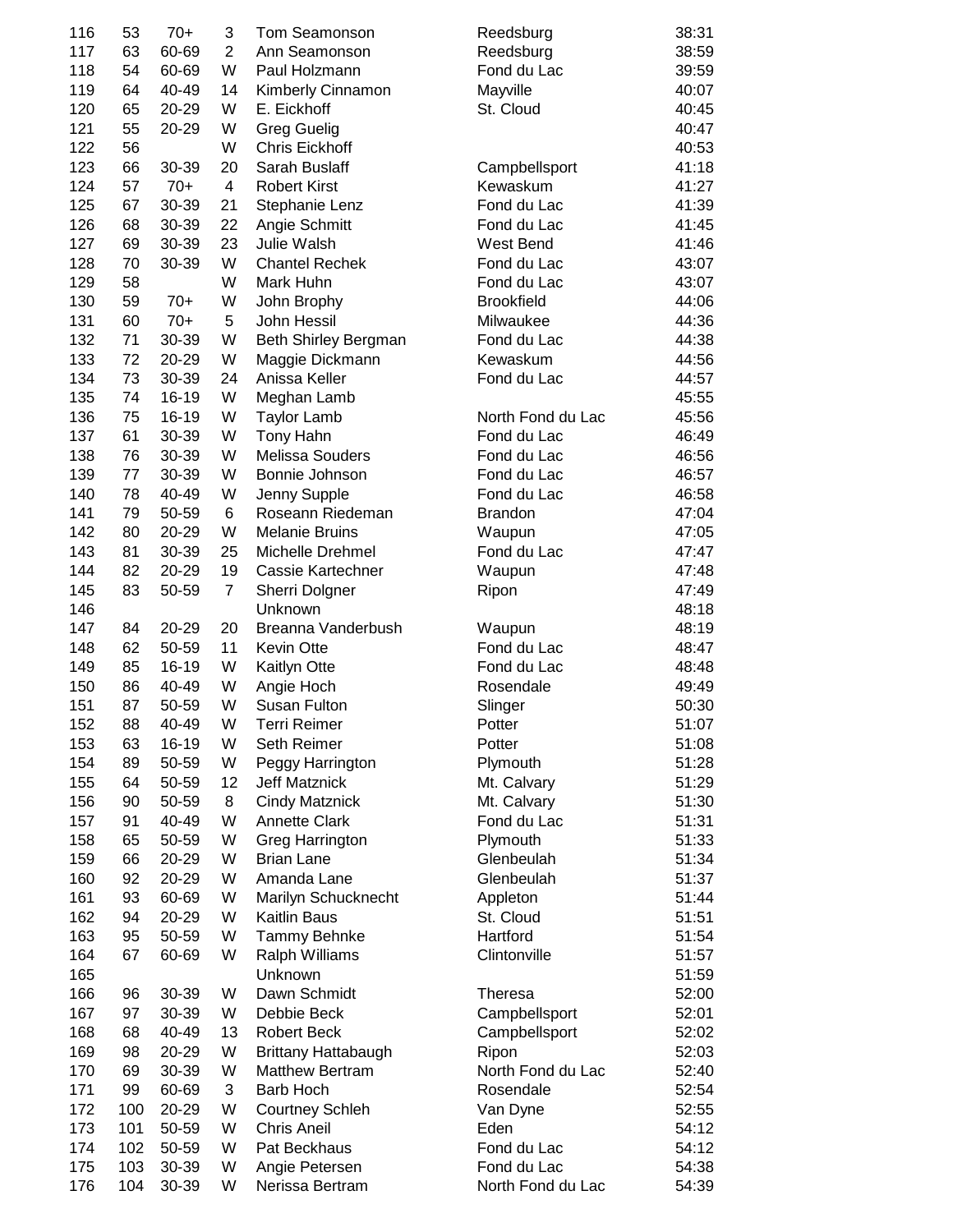| 177 | 105 | 20-29 | W  | Jessica Provot            | Fond du Lac   | 54:40 |
|-----|-----|-------|----|---------------------------|---------------|-------|
| 178 | 70  | 30-39 | W  | Shawn Provot              | Fond du Lac   | 54:41 |
| 179 | 106 | 20-29 | W  | Elissa Wellnitz           | Fond du Lac   | 54:47 |
| 180 | 71  | 30-39 | W  | Jonathan Williams         | Fond du Lac   | 54:48 |
| 181 | 72  | 50-59 | W  | Steve Fulton              | Slinger       | 55:03 |
| 182 | 107 | 40-49 | 15 | Tonya Griesbach           | <b>Neenah</b> | 55:33 |
| 183 | 108 | 20-29 | W  | Katie Huebner             | Fond du Lac   | 56:36 |
| 184 | 109 | 30-39 | W  | Kelly Donaldson           | Fond du Lac   | 56:37 |
| 185 | 73  | 40-49 | W  | <b>Bill Lamb</b>          |               | 56:59 |
| 186 | 110 | 40-49 | 16 | Terri Lamb                |               | 57:00 |
| 187 | 74  | 50-59 | W  | George Helpap             | Glenbeulah    | 57:25 |
| 188 | 111 | 50-59 | W  | Kathy Serdynski           | Theresa       | 57:26 |
| 189 | 75  | 50-59 | W  | Wayne Serdynski           | Theresa       | 57:27 |
| 190 | 112 | 50-59 | W  | <b>Christine Holmgren</b> | Glenbeulah    | 57:28 |
| 191 | 113 | 20-29 | W  | Sarah Hoefer              | Fond du Lac   | 57:30 |
| 192 | 114 | 50-59 | W  | <b>Tammy Malchow</b>      | Baraboo       | 57:31 |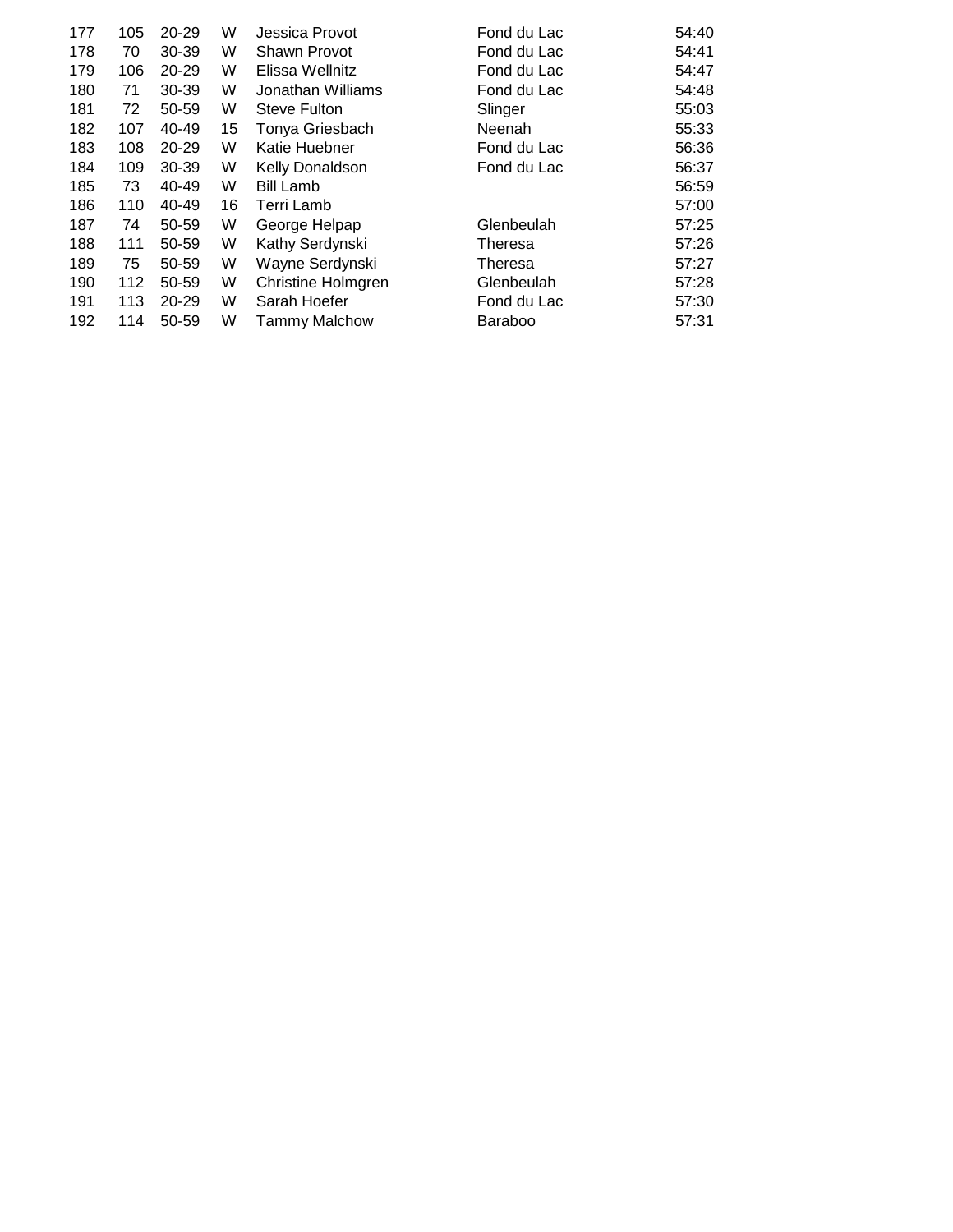#### **Marian University - Fond du Lac, WI**

 $OP =$  overall place  $GP =$  gender place  $AG =$  age group  $AP =$  age group place **5K Run Female OP GP AG AP Name City Time** 6 1 20-29 OVR Katie Gellings North Fond du Lac 19:52 2 20-29 1 Shannon Thomaschaske Fond du Lac 21:15 3 30-39 1 Racheal Bergmann Fond du Lac 22:19 4 30-39 2 Beth Hietpas Cedarburg 23:13 5 30-39 3 Theresa Klasinski Sheboygan Falls 23:28 6 50-59 1 Kathy Ledden Fond du Lac 24:21 7 30-39 4 Catherine Block Fond du Lac 24:47 8 60-69 1 Patty Lynch Fond du Lac 25:10 9 16-19 1 Maxine Becker Kiel 25:12 10 30-39 5 Melissa Will Van Dyne 25:23 11 20-29 2 Kelly Sippel Fond du Lac 25:32 12 40-49 1 Marie Oosterhouse Malone 25:38 13 40-49 2 Kathi Seidl-Deschand Fond du Lac 25:43 14 40-49 3 Jennifer Williams Fond du Lac 25:56 15 0-15 1 Samantha Freund Fond du Lac 26:24 16 20-29 3 Dawn Staudt Fond du Lac 26:59 57 17 16-19 2 Olivia Riemer **Potter 27:36**  18 50-59 2 Melinda Mueller Fond du Lac 27:37 19 40-49 4 Jessica Punzel Hortonville 27:55 20 30-39 6 Stacey Hardesty Mayville 28:12 21 50-59 3 Sharon Vanderbush Waupun 28:21 22 40-49 5 Patricia Walker Fond du Lac 28:21 23 30-39 7 Stephanie Henning Brandon 28:27 24 20-29 4 Emily Anton Fond du Lac 28:27 25 20-29 5 Ericka Baker Fond du Lac 28:35 26 20-29 6 Sarah Filipiak Fond du Lac 28:44 27 20-29 7 Shannon Allen Appleton 28:52 28 30-39 8 Jennifer Schraufnagel Lomira 29:00 29 40-49 6 Natalie Hall Fond du Lac 29:16 30 50-59 4 Jan Bennik Howards Grove 29:39 31 40-49 7 Michelle Bauer Sheboygan Falls 29:40 32 20-29 8 Paulina Pohlman Fond du Lac 29:42 33 50-59 5 Christie Christie Hartford 29:43 34 20-29 9 Samantha Van Buren Waupun 29:51 35 30-39 9 Beth Hewitt Waupun 29:53 36 20-29 10 Anna Morgen Fond du Lac 29:56 83 37 20-29 11 Ally Eigenbrodt Fond du Lac 60:11 86 38 0-15 2 Halley Georg **Fond du Lac** 30:15 87 39 40-49 9 Cynthia Schmoller New Holstein 30:21 40 20-29 12 Katie Helgens Neenah 30:35 41 40-49 10 Vicki McMullen Plymouth 31:11 42 30-39 10 Pauline Shulse Fond du Lac 31:12 43 40-49 11 Carmen Klein Fond du Lac 31:19 44 30-39 11 Amber Gustarus St. Cloud 31:30 45 30-39 12 Allison Conrad Fond du Lac 31:40 46 30-39 13 Angie Schaefer Fond du Lac 31:41 47 20-29 13 Maggie Jensen West Bend 32:19 48 40-49 12 Kim Vialietti Glenbeulah 32:23 49 20-29 14 Jina Porto Menasha 32:29

 50 20-29 15 Kori Cumley West Bend 32:33 51 20-29 16 Chelsea Fischer Sheboygan 33:15 103 52 30-39 14 Heather Trosper Fond du Lac 633:24 53 20-29 17 Katie Duel Fond du Lac 33:24 54 20-29 18 Julie Menden Richfield 33:51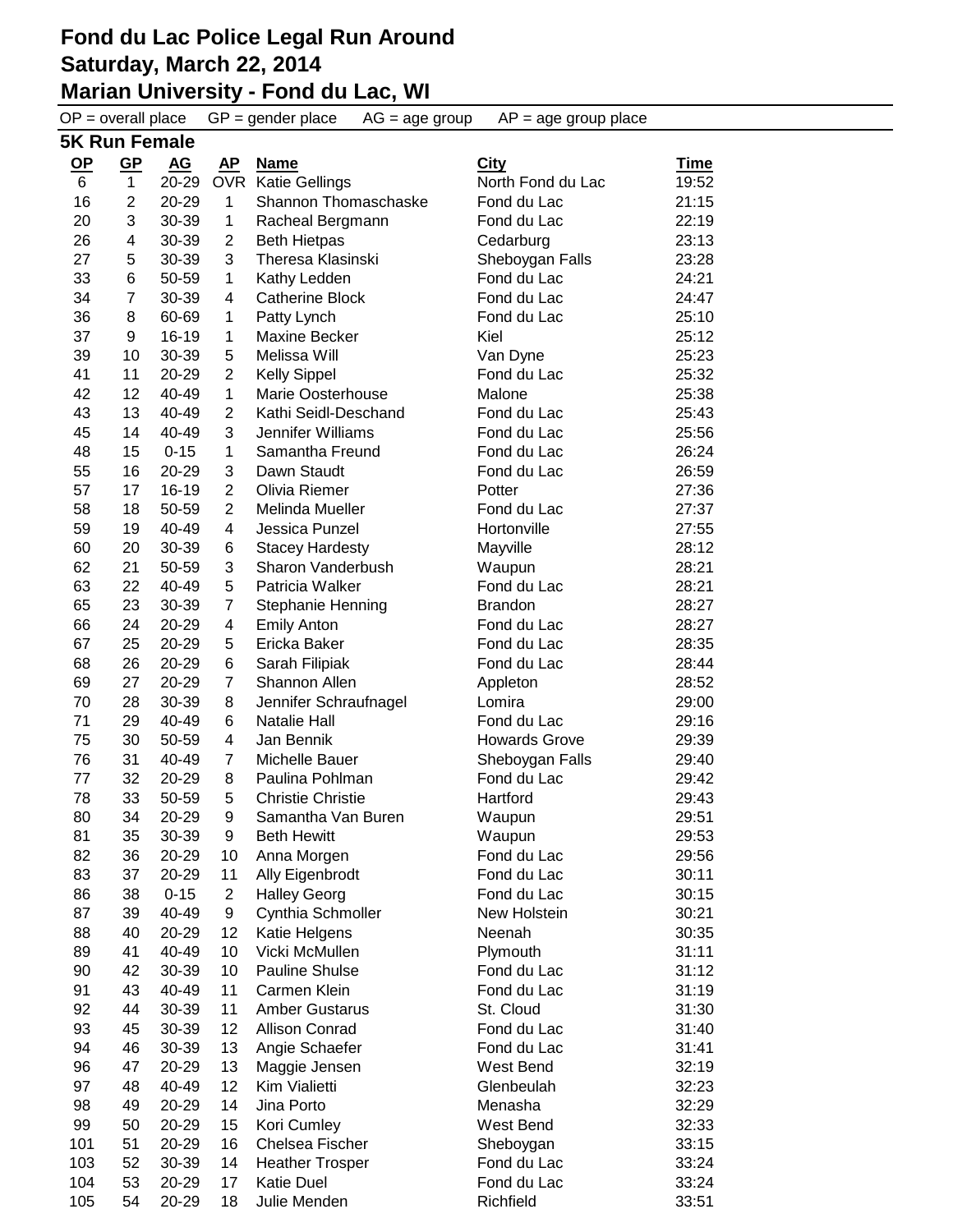| 106 | 55  | 30-39    | 15             | Angela Benike         | West Bend      | 33:52 |
|-----|-----|----------|----------------|-----------------------|----------------|-------|
| 107 | 56  | $0 - 15$ | 3              | Brooke Jurgensmier    | Fond du Lac    | 34:12 |
| 108 | 57  | 30-39    | 16             | Gaby Granado          | Fond du Lac    | 34:13 |
| 109 | 58  | 40-49    | 13             | Any Frank             | Neenah         | 34:21 |
| 110 | 59  | 30-39    | 17             | Jenny Erickson        | Fond du Lac    | 34:23 |
| 112 | 60  | 30-39    | 18             | Gena Miller           | Fond du Lac    | 35:15 |
| 113 | 61  | 30-39    | 19             | Amy Medina            | Fond du Lac    | 35:19 |
| 117 | 63  | 60-69    | $\overline{2}$ | Ann Seamonson         | Reedsburg      | 38:59 |
| 119 | 64  | 40-49    | 14             | Kimberly Cinnamon     | Mayville       | 40:07 |
| 123 | 66  | 30-39    | 20             | Sarah Buslaff         | Campbellsport  | 41:18 |
| 125 | 67  | 30-39    | 21             | Stephanie Lenz        | Fond du Lac    | 41:39 |
| 126 | 68  | 30-39    | 22             | Angie Schmitt         | Fond du Lac    | 41:45 |
| 127 | 69  | 30-39    | 23             | Julie Walsh           | West Bend      | 41:46 |
| 133 | 72  | 20-29    | W              | Maggie Dickmann       | Kewaskum       | 44:56 |
| 134 | 73  | 30-39    | 24             | Anissa Keller         | Fond du Lac    | 44:57 |
| 141 | 79  | 50-59    | 6              | Roseann Riedeman      | <b>Brandon</b> | 47:04 |
| 143 | 81  | 30-39    | 25             | Michelle Drehmel      | Fond du Lac    | 47:47 |
| 144 | 82  | 20-29    | 19             | Cassie Kartechner     | Waupun         | 47:48 |
| 145 | 83  | 50-59    | $\overline{7}$ | Sherri Dolgner        | Ripon          | 47:49 |
| 147 | 84  | 20-29    | 20             | Breanna Vanderbush    | Waupun         | 48:19 |
| 156 | 90  | 50-59    | 8              | <b>Cindy Matznick</b> | Mt. Calvary    | 51:30 |
| 171 | 99  | 60-69    | 3              | Barb Hoch             | Rosendale      | 52:54 |
| 182 | 107 | 40-49    | 15             | Tonya Griesbach       | Neenah         | 55:33 |
| 186 | 110 | 40-49    | 16             | Terri Lamb            |                | 57:00 |
|     |     |          |                |                       |                |       |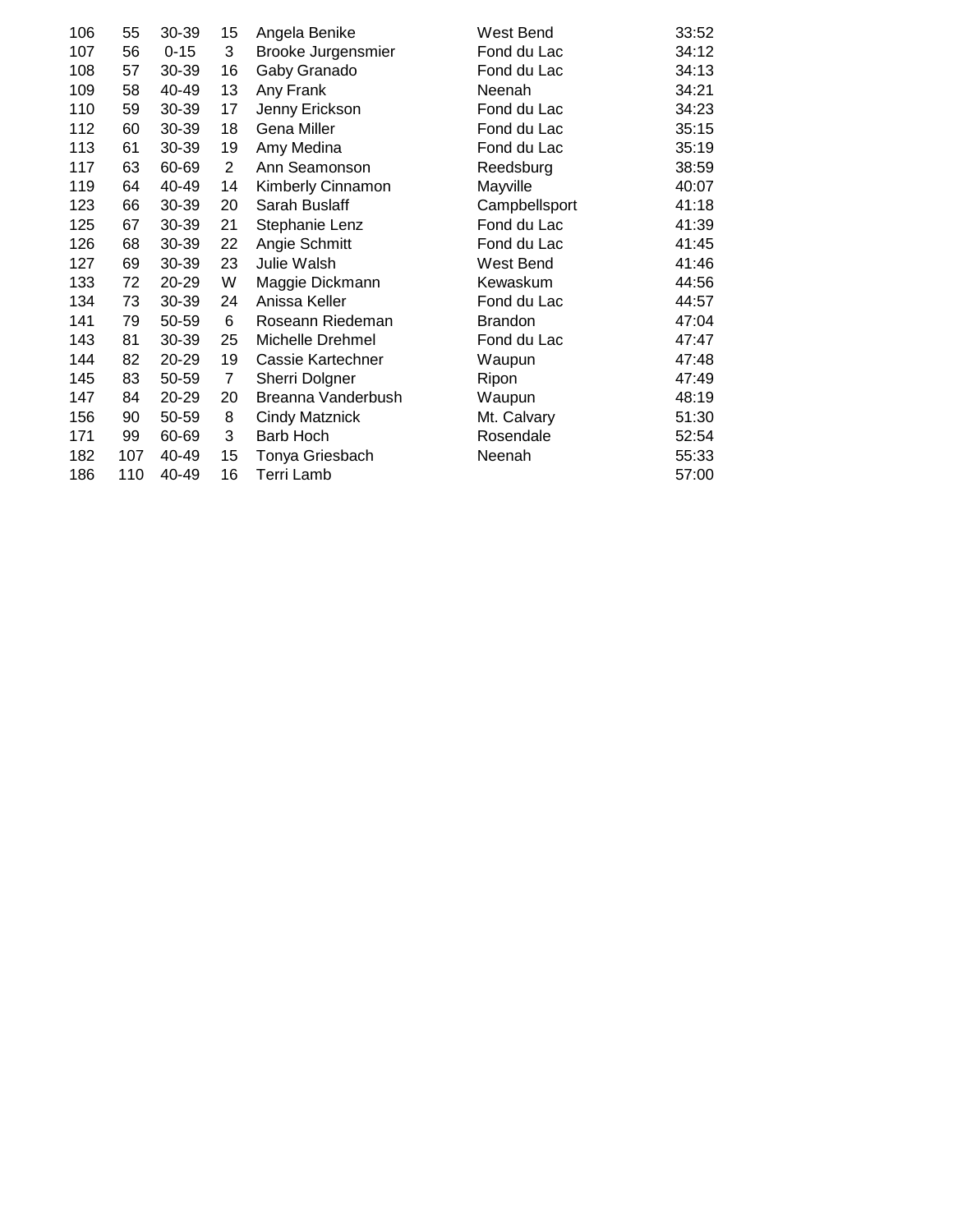# **Marian University - Fond du Lac, WI**<br>OP = overall place GP = gender place AG = age g

 $\overline{OP}$  = overall place  $\overline{GP}$  = gender place  $\overline{AG}$  = age group  $\overline{AP}$  = age group place **5K Run Male**

| $OP$                    | <u>GP</u>               | <b>AG</b> | <u>AP</u>               | <b>Name</b>                | <b>City</b>            | <u>Time</u> |
|-------------------------|-------------------------|-----------|-------------------------|----------------------------|------------------------|-------------|
| 1                       | 1                       | 20-29     |                         | <b>OVR</b> Garret Wernecke | Ripon                  | 17:49       |
| $\overline{2}$          | $\overline{c}$          | 16-19     | $\mathbf{1}$            | Eric Schoenbach            | <b>Brandon</b>         | 18:36       |
| 3                       | 3                       | 30-39     | $\mathbf{1}$            | Matt Rock                  | Fond du Lac            | 18:43       |
| $\overline{\mathbf{4}}$ | $\overline{\mathbf{4}}$ | 16-19     | $\overline{2}$          | Nickolas Thomas            | Fremont                | 18:56       |
| 5                       | 5                       | 30-39     | $\overline{c}$          | <b>Anthony Phillips</b>    | Fond du Lac            | 19:24       |
| $\overline{7}$          | 6                       | 20-29     | $\mathbf{1}$            | <b>Hector Leon</b>         | Pickett                | 19:58       |
| 8                       | $\overline{7}$          | 40-49     | $\mathbf{1}$            | Jim Cinnamon               | Mayville               | 20:01       |
| $\boldsymbol{9}$        | 8                       | 40-49     | $\overline{2}$          | <b>Scott Block</b>         | Fond du Lac            | 20:02       |
| 10                      | 9                       | 20-29     | $\overline{2}$          | Kyle Hoefer                | Fond du Lac            | 20:17       |
| 11                      | 10                      | 40-49     | 3                       | <b>Roy Mielke</b>          | Mundelein, IL          | 20:29       |
| 12                      | 11                      | 20-29     | 3                       | <b>Beau Gellings</b>       | North Fond du Lac      | 20:34       |
| 13                      | 12                      | 50-59     | $\mathbf{1}$            | <b>Ted Eischeid</b>        | Fond du Lac            | 20:48       |
| 14                      | 13                      | 30-39     | 3                       | <b>Christopher Adams</b>   | Fond du Lac            | 20:54       |
| 15                      | 14                      | 20-29     | 4                       | <b>Robert Roe</b>          | New Holstein           | 21:14       |
| 17                      | 15                      | 40-49     | $\overline{\mathbf{4}}$ | Kevin Laufer               | <b>West Allis</b>      | 21:38       |
| 18                      | 16                      | 50-59     | $\overline{2}$          | <b>Alastair Matthews</b>   | Kiel                   | 21:48       |
| 19                      | 17                      | 50-59     | 3                       | <b>Brian Pilz</b>          | Sheboygan              | 22:17       |
| 21                      | 18                      | 20-29     | 5                       | <b>Michael Miller</b>      | Mayville               | 22:24       |
| 22                      | 19                      | 30-39     | 4                       | Jason Filipiak             | Fond du Lac            | 22:27       |
| 23                      | 20                      | 20-29     | 6                       | Aaron Warner               | Fond du Lac            | 22:33       |
| 24                      | 21                      | 50-59     | 4                       | Carey Woodward             | Fond du Lac            | 22:56       |
| 25                      | 22                      | $70+$     | 1                       | Ron Brault                 | Fond du Lac            | 23:10       |
| 28                      | 23                      | 40-49     | 5                       | <b>Bill Ledger</b>         | Fond du Lac            | 23:35       |
| 29                      | 24                      | 30-39     | 5                       | <b>Eric Toney</b>          | Fond du Lac            | 23:35       |
| 30                      | 25                      | $0 - 15$  | 1                       | Kane Schumacher            | Lomira                 | 23:46       |
| 31                      | 26                      | 50-59     | 5                       | Dan Mand                   | Malone                 | 23:54       |
| 32                      | 27                      | 50-59     | 6                       | Robert Spannagle           | Sheboygan              | 23:56       |
| 35                      | 28                      | 40-49     | 6                       | <b>Brian Peksa</b>         | Milwaukee              | 25:09       |
| 38                      | 29                      | 30-39     | 6                       | Ryan Williams              | Fond du Lac            | 25:19       |
| 40                      | 30                      | $0 - 15$  | $\overline{2}$          | Michael Deschand           | Fond du Lac            | 25:32       |
| 46                      | 31                      | 30-39     | $\overline{7}$          | Jeremy Halfmann            | <b>Butte Des Morts</b> | 25:59       |
| 47                      | 32                      | 60-69     | $\mathbf{1}$            | Carlos Muñoz               | Fond du Lac            | 26:18       |
| 49                      | 33                      | 40-49     | $\overline{7}$          | <b>Randy Shulse</b>        | Fond du Lac            | 26:32       |
| 50                      | 34                      | 40-49     | 8                       | <b>Tony Steffen</b>        | Fond du Lac            | 26:35       |
| 51                      | 35                      | 30-39     | 8                       | <b>Brandon Guenther</b>    | Fond du Lac            | 26:44       |
| 52                      | 36                      | 40-49     | 9                       | <b>Todd Bauer</b>          | Sheboygan Falls        | 26:48       |
| 53                      | 37                      | 50-59     | $\overline{7}$          | <b>Rick Riemer</b>         | Potter                 | 26:51       |
| 54                      | 38                      | 30-39     | 9                       | <b>Steve Sterr</b>         | Fond du Lac            | 26:55       |
| 56                      | 39                      | 20-29     | $\overline{7}$          | Elias Leija                | Ripon                  | 27:08       |
| 61                      | 40                      | $0 - 15$  | 3                       | Marco Puente               | Pickett                | 28:13       |
| 64                      | 41                      | 40-49     | 10                      | Gregg Frank                | Neenah                 | 28:23       |
| 72                      | 42                      | $0 - 15$  | 4                       | Cadon Hardesty             | Mayville               | 29:25       |
| 73                      | 43                      | 40-49     | 11                      | Mike Punzel                | Hortonville            | 29:28       |
| 74                      | 44                      | 30-39     | 10                      | <b>Tim Calmes</b>          | Oshkosh                | 29:32       |
| 79                      | 45                      | 50-59     | 8                       | Jeff Konkol                | Amherst                | 29:48       |
| 84                      | 46                      | 50-59     | 9                       | <b>Tim Mutterer</b>        | Kaukauna               | 30:11       |
| 85                      | 47                      | 60-69     | $\overline{2}$          | Tom Swingen                | Fond du Lac            | 30:12       |
| 95                      | 48                      | 30-39     | 11                      | Chris Jensen               | West Bend              | 32:19       |
| 100                     | 49                      | $70+$     | $\overline{c}$          | James Fahrbach             | Mt. Calvary            | 32:49       |
| 102                     | 50                      | 50-59     | 10                      | Joel Fischer               | Sheboygan              | 33:16       |
| 111                     | 51                      | 40-49     | 12                      | Paul Oosterhouse           | Malone                 | 34:27       |
| 114                     | 52                      | 20-29     | 8                       | Rogelio Encizo, Jr.        | Delavan                | 35:57       |
| 116                     | 53                      | $70+$     | 3                       | Tom Seamonson              | Reedsburg              | 38:31       |
| 124                     | 57                      | $70+$     | 4                       | <b>Robert Kirst</b>        | Kewaskum               | 41:27       |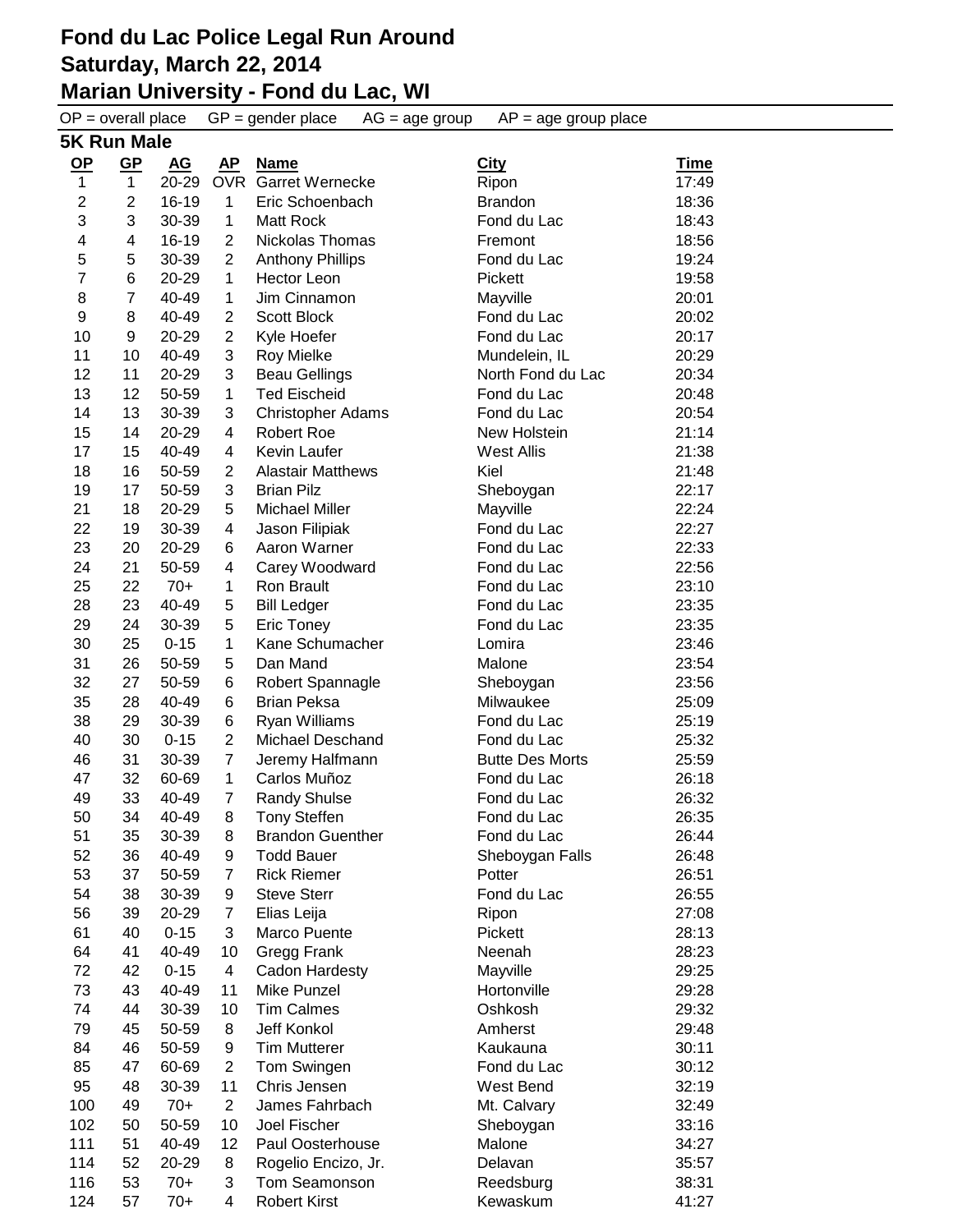| 131 | -60 |  | 70+ 5 John Hessil         | Milwaukee     | 44:36 |
|-----|-----|--|---------------------------|---------------|-------|
| 148 |     |  | 62 50-59 11 Kevin Otte    | Fond du Lac   | 48:47 |
| 155 |     |  | 64 50-59 12 Jeff Matznick | Mt. Calvary   | 51:29 |
| 168 |     |  | 68 40-49 13 Robert Beck   | Campbellsport | 52:02 |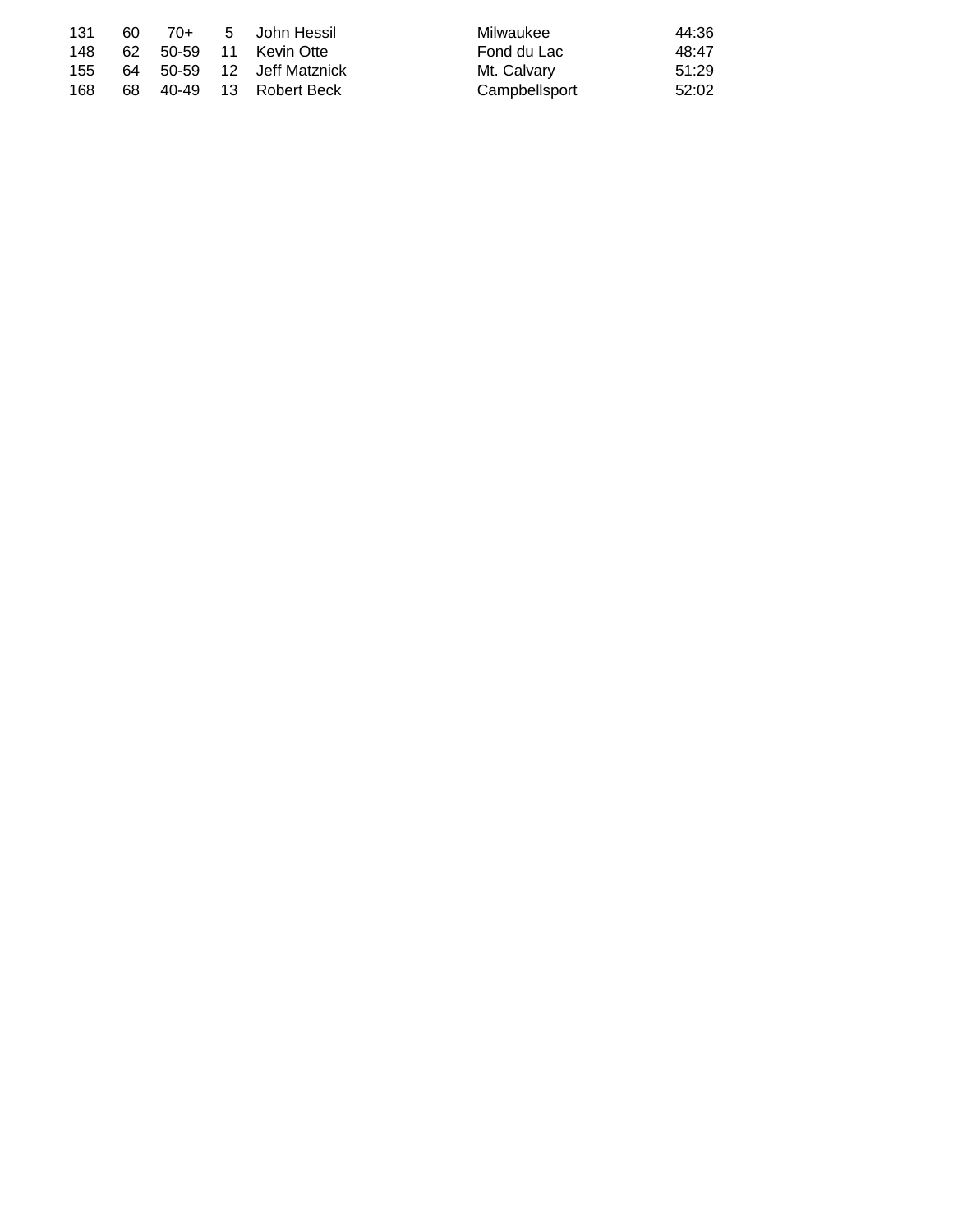#### **Fond du Lac Police Legal Run Around Saturday, March 22, 2014 Marian University - Fond du Lac, WI**

| $GP = gender place$<br>$OP = overall place$<br>$AP = age$ group place<br>$AG = age$ group |                       |                  |                         |                           |                   |             |  |  |  |
|-------------------------------------------------------------------------------------------|-----------------------|------------------|-------------------------|---------------------------|-------------------|-------------|--|--|--|
|                                                                                           | <b>5K Walk Female</b> |                  |                         |                           |                   |             |  |  |  |
| $OP$                                                                                      | $GP$                  | $\underline{AG}$ | $\mathbf{A} \mathbf{P}$ | <b>Name</b>               | <b>City</b>       | <b>Time</b> |  |  |  |
| 115                                                                                       | 62                    | 50-59            | W                       | Pam Hensen                | Wautoma           | 38:02       |  |  |  |
| 120                                                                                       | 65                    | 20-29            | W                       | E. Eickhoff               | St. Cloud         | 40:45       |  |  |  |
| 128                                                                                       | 70                    | 30-39            | W                       | <b>Chantel Rechek</b>     | Fond du Lac       | 43:07       |  |  |  |
| 132                                                                                       | 71                    | 30-39            | W                       | Beth Shirley Bergman      | Fond du Lac       | 44:38       |  |  |  |
| 135                                                                                       | 74                    | 16-19            | W                       | Meghan Lamb               |                   | 45:55       |  |  |  |
| 136                                                                                       | 75                    | 16-19            | W                       | <b>Taylor Lamb</b>        | North Fond du Lac | 45:56       |  |  |  |
| 138                                                                                       | 76                    | 30-39            | W                       | Melissa Souders           | Fond du Lac       | 46:56       |  |  |  |
| 139                                                                                       | 77                    | 30-39            | W                       | Bonnie Johnson            | Fond du Lac       | 46:57       |  |  |  |
| 140                                                                                       | 78                    | 40-49            | W                       | Jenny Supple              | Fond du Lac       | 46:58       |  |  |  |
| 142                                                                                       | 80                    | 20-29            | W                       | <b>Melanie Bruins</b>     | Waupun            | 47:05       |  |  |  |
| 149                                                                                       | 85                    | 16-19            | W                       | Kaitlyn Otte              | Fond du Lac       | 48:48       |  |  |  |
| 150                                                                                       | 86                    | 40-49            | W                       | Angie Hoch                | Rosendale         | 49:49       |  |  |  |
| 151                                                                                       | 87                    | 50-59            | W                       | Susan Fulton              | Slinger           | 50:30       |  |  |  |
| 152                                                                                       | 88                    | 40-49            | W                       | <b>Terri Reimer</b>       | Potter            | 51:07       |  |  |  |
| 154                                                                                       | 89                    | 50-59            | W                       | Peggy Harrington          | Plymouth          | 51:28       |  |  |  |
| 157                                                                                       | 91                    | 40-49            | W                       | <b>Annette Clark</b>      | Fond du Lac       | 51:31       |  |  |  |
| 160                                                                                       | 92                    | 20-29            | W                       | Amanda Lane               | Glenbeulah        | 51:37       |  |  |  |
| 161                                                                                       | 93                    | 60-69            | W                       | Marilyn Schucknecht       | Appleton          | 51:44       |  |  |  |
| 162                                                                                       | 94                    | 20-29            | W                       | <b>Kaitlin Baus</b>       | St. Cloud         | 51:51       |  |  |  |
| 163                                                                                       | 95                    | 50-59            | W                       | Tammy Behnke              | Hartford          | 51:54       |  |  |  |
| 166                                                                                       | 96                    | 30-39            | W                       | Dawn Schmidt              | Theresa           | 52:00       |  |  |  |
| 167                                                                                       | 97                    | 30-39            | W                       | Debbie Beck               | Campbellsport     | 52:01       |  |  |  |
| 169                                                                                       | 98                    | 20-29            | W                       | Brittany Hattabaugh       | Ripon             | 52:03       |  |  |  |
| 172                                                                                       | 100                   | 20-29            | W                       | <b>Courtney Schleh</b>    | Van Dyne          | 52:55       |  |  |  |
| 173                                                                                       | 101                   | 50-59            | W                       | <b>Chris Aneil</b>        | Eden              | 54:12       |  |  |  |
| 174                                                                                       | 102                   | 50-59            | W                       | Pat Beckhaus              | Fond du Lac       | 54:12       |  |  |  |
| 175                                                                                       | 103                   | 30-39            | W                       | Angie Petersen            | Fond du Lac       | 54:38       |  |  |  |
| 176                                                                                       | 104                   | 30-39            | W                       | Nerissa Bertram           | North Fond du Lac | 54:39       |  |  |  |
| 177                                                                                       | 105                   | 20-29            | W                       | Jessica Provot            | Fond du Lac       | 54:40       |  |  |  |
| 179                                                                                       | 106                   | 20-29            | W                       | Elissa Wellnitz           | Fond du Lac       | 54:47       |  |  |  |
| 183                                                                                       | 108                   | 20-29            | W                       | Katie Huebner             | Fond du Lac       | 56:36       |  |  |  |
| 184                                                                                       | 109                   | 30-39            | W                       | Kelly Donaldson           | Fond du Lac       | 56:37       |  |  |  |
| 188                                                                                       | 111                   | 50-59            | W                       | Kathy Serdynski           | <b>Theresa</b>    | 57:26       |  |  |  |
| 190                                                                                       | 112                   | 50-59            | W                       | <b>Christine Holmgren</b> | Glenbeulah        | 57:28       |  |  |  |
| 191                                                                                       | 113                   | 20-29            | W                       | Sarah Hoefer              | Fond du Lac       | 57:30       |  |  |  |
| 192                                                                                       | 114                   | 50-59            | W                       | <b>Tammy Malchow</b>      | <b>Baraboo</b>    | 57:31       |  |  |  |
|                                                                                           |                       |                  |                         |                           |                   |             |  |  |  |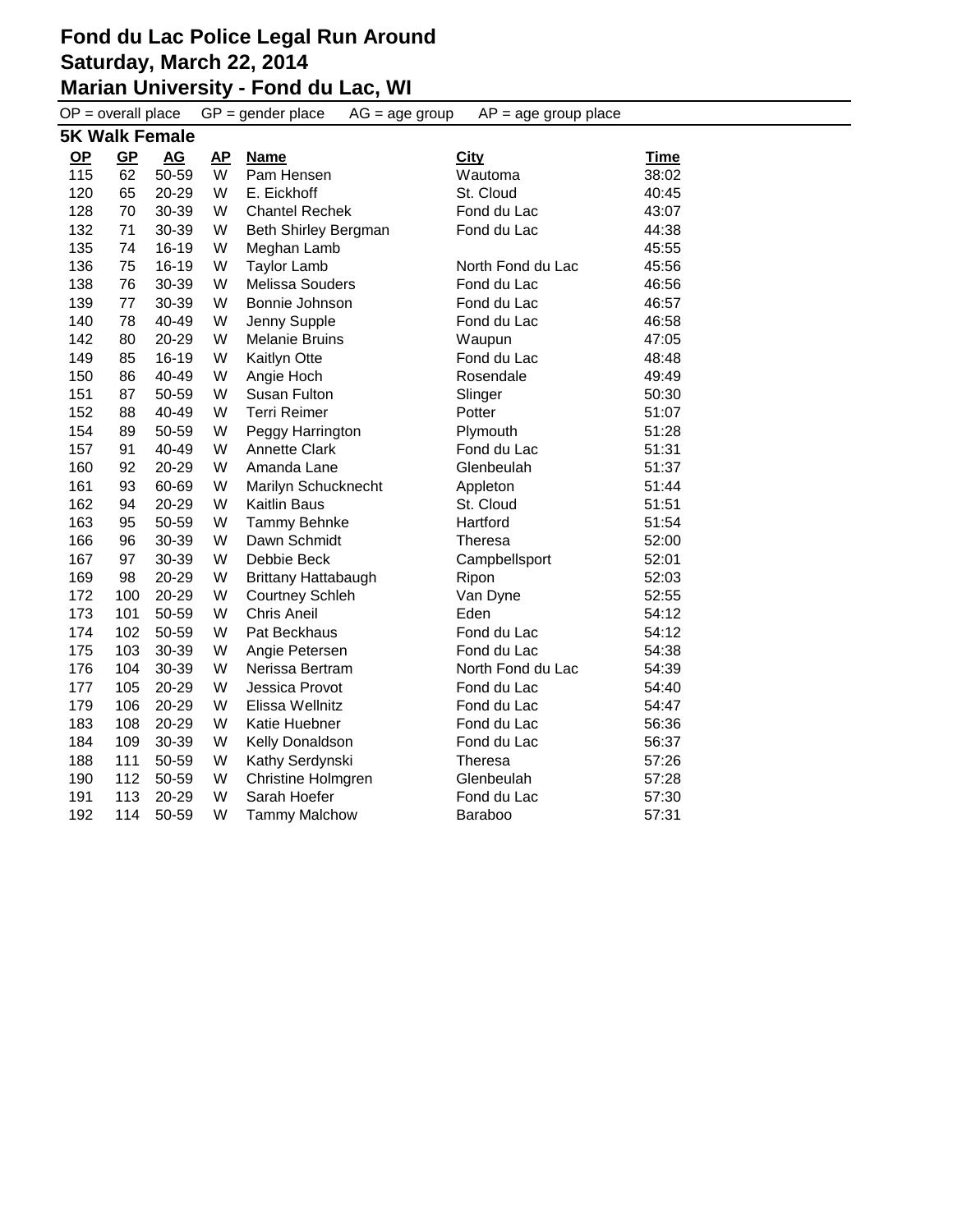#### **Marian University - Fond du Lac, WI**

| $GP = gender place$<br>$AP = age$ group place<br>$OP = overall place$<br>$AG = age$ group |                           |                  |              |                        |                   |             |  |  |  |
|-------------------------------------------------------------------------------------------|---------------------------|------------------|--------------|------------------------|-------------------|-------------|--|--|--|
| <b>5K Walk Male</b>                                                                       |                           |                  |              |                        |                   |             |  |  |  |
| <u>OP</u>                                                                                 | $\underline{\mathsf{GP}}$ | $\underline{AG}$ | $\mathbf{A}$ | <b>Name</b>            | <b>City</b>       | <u>Time</u> |  |  |  |
| 118                                                                                       | 54                        | 60-69            | W            | Paul Holzmann          | Fond du Lac       | 39:59       |  |  |  |
| 121                                                                                       | 55                        | 20-29            | W            | <b>Greg Guelig</b>     |                   | 40:47       |  |  |  |
| 122                                                                                       | 56                        |                  | W            | Chris Eickhoff         |                   | 40:53       |  |  |  |
| 129                                                                                       | 58                        |                  | W            | Mark Huhn              | Fond du Lac       | 43:07       |  |  |  |
| 130                                                                                       | 59                        | 70+              | W            | John Brophy            | <b>Brookfield</b> | 44:06       |  |  |  |
| 137                                                                                       | 61                        | 30-39            | W            | Tony Hahn              | Fond du Lac       | 46:49       |  |  |  |
| 153                                                                                       | 63                        | 16-19            | W            | Seth Reimer            | Potter            | 51:08       |  |  |  |
| 158                                                                                       | 65                        | 50-59            | W            | Greg Harrington        | Plymouth          | 51:33       |  |  |  |
| 159                                                                                       | 66                        | 20-29            | W            | <b>Brian Lane</b>      | Glenbeulah        | 51:34       |  |  |  |
| 164                                                                                       | 67                        | 60-69            | W            | <b>Ralph Williams</b>  | Clintonville      | 51:57       |  |  |  |
| 170                                                                                       | 69                        | 30-39            | W            | <b>Matthew Bertram</b> | North Fond du Lac | 52:40       |  |  |  |
| 178                                                                                       | 70                        | 30-39            | W            | Shawn Provot           | Fond du Lac       | 54:41       |  |  |  |
| 180                                                                                       | 71                        | 30-39            | W            | Jonathan Williams      | Fond du Lac       | 54:48       |  |  |  |
| 181                                                                                       | 72                        | 50-59            | W            | Steve Fulton           | Slinger           | 55:03       |  |  |  |
| 185                                                                                       | 73                        | 40-49            | W            | <b>Bill Lamb</b>       |                   | 56:59       |  |  |  |
| 187                                                                                       | 74                        | 50-59            | W            | George Helpap          | Glenbeulah        | 57:25       |  |  |  |
| 189                                                                                       | 75                        | 50-59            | W            | Wayne Serdynski        | Theresa           | 57:27       |  |  |  |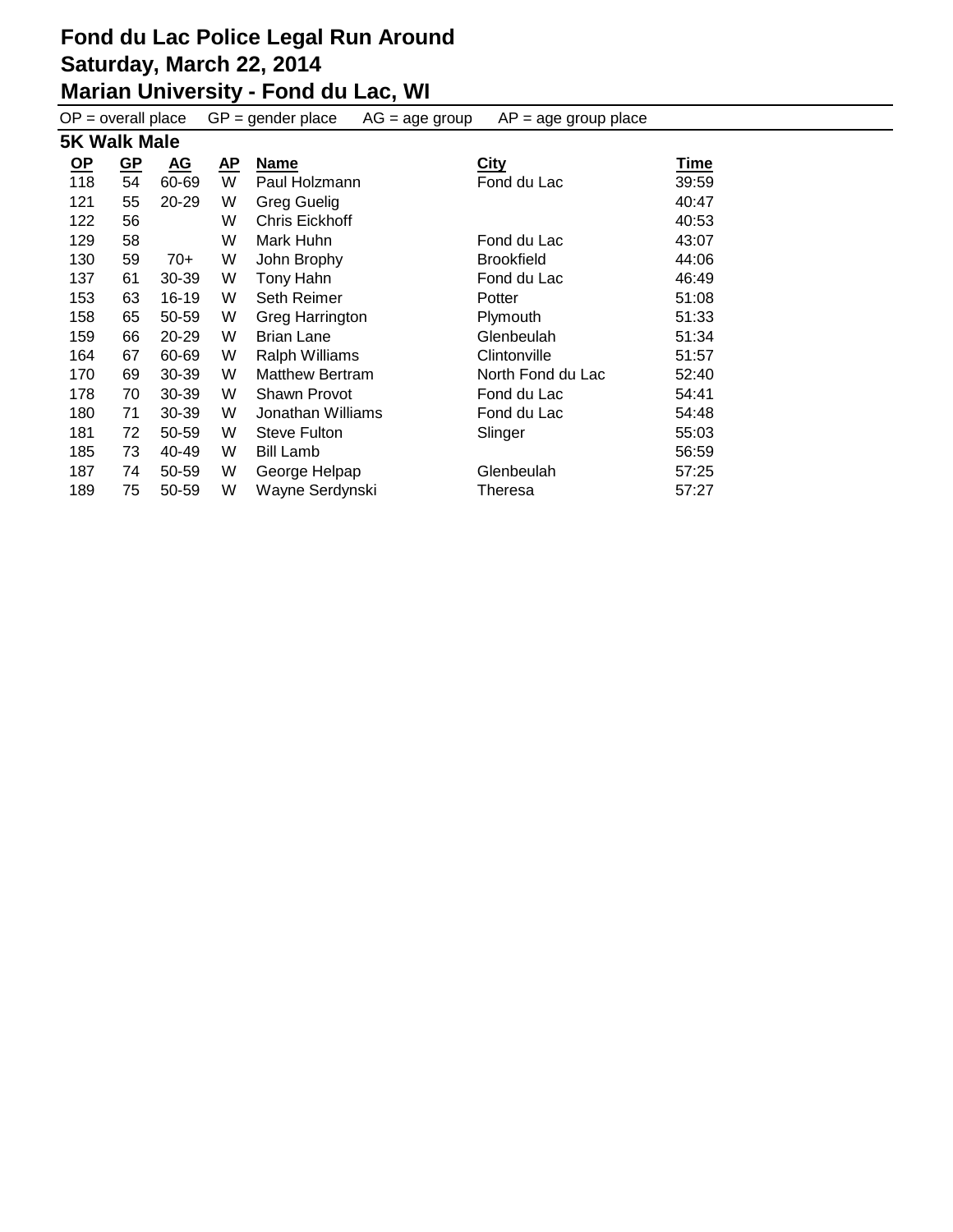**Marian University - Fond du Lac, WI**

 $OP =$  overall place  $GP =$  gender place

| 1/2 Mile Kids Run 12 & Under Overall |                |                           |                |      |  |  |  |  |  |
|--------------------------------------|----------------|---------------------------|----------------|------|--|--|--|--|--|
| <u>OP</u>                            | <b>GP</b>      | <b>Name</b>               | City           | Time |  |  |  |  |  |
| 1                                    | $\mathbf 1$    | Austin Wollerman          | Fond du Lac    | 2:56 |  |  |  |  |  |
| 2                                    | $\overline{2}$ | Noah Schoenbach           | Fond du Lac    | 3:12 |  |  |  |  |  |
| 3                                    | 3              | Davin Muñoz               | Neenah         | 3:26 |  |  |  |  |  |
| 4                                    | 1              | Jaimie Deschand           | Fond du Lac    | 3:33 |  |  |  |  |  |
| 5                                    | 4              | Ayden Wollerman           | Fond du Lac    | 3:33 |  |  |  |  |  |
| 6                                    | $\overline{2}$ | Annika Laufer             | West Allis     | 3:41 |  |  |  |  |  |
| 7                                    | 5.             | Drake Lauritch            | Oshkosh        | 3:53 |  |  |  |  |  |
| 8                                    | 6              | Jackson Laufer            | West Allis     | 4:03 |  |  |  |  |  |
| 9                                    | 7              | <b>Tyler Walsh</b>        | West Bend      | 4:12 |  |  |  |  |  |
| 10                                   | 8              | <b>Ricardo Puente</b>     | <b>Pickett</b> | 4:22 |  |  |  |  |  |
| 11                                   | 3              | Joy Mielke                | Mundelein, IL  | 4:23 |  |  |  |  |  |
| 12                                   | 9              | Reece Mielke              | Mundelein, IL  | 4:25 |  |  |  |  |  |
| 13                                   | 4              | Jasilyn Griesbach         | Neenah         | 4:50 |  |  |  |  |  |
| 14                                   | 5              | <b>Mackenzie Williams</b> | Fond du Lac    | 4:55 |  |  |  |  |  |
|                                      |                |                           |                |      |  |  |  |  |  |